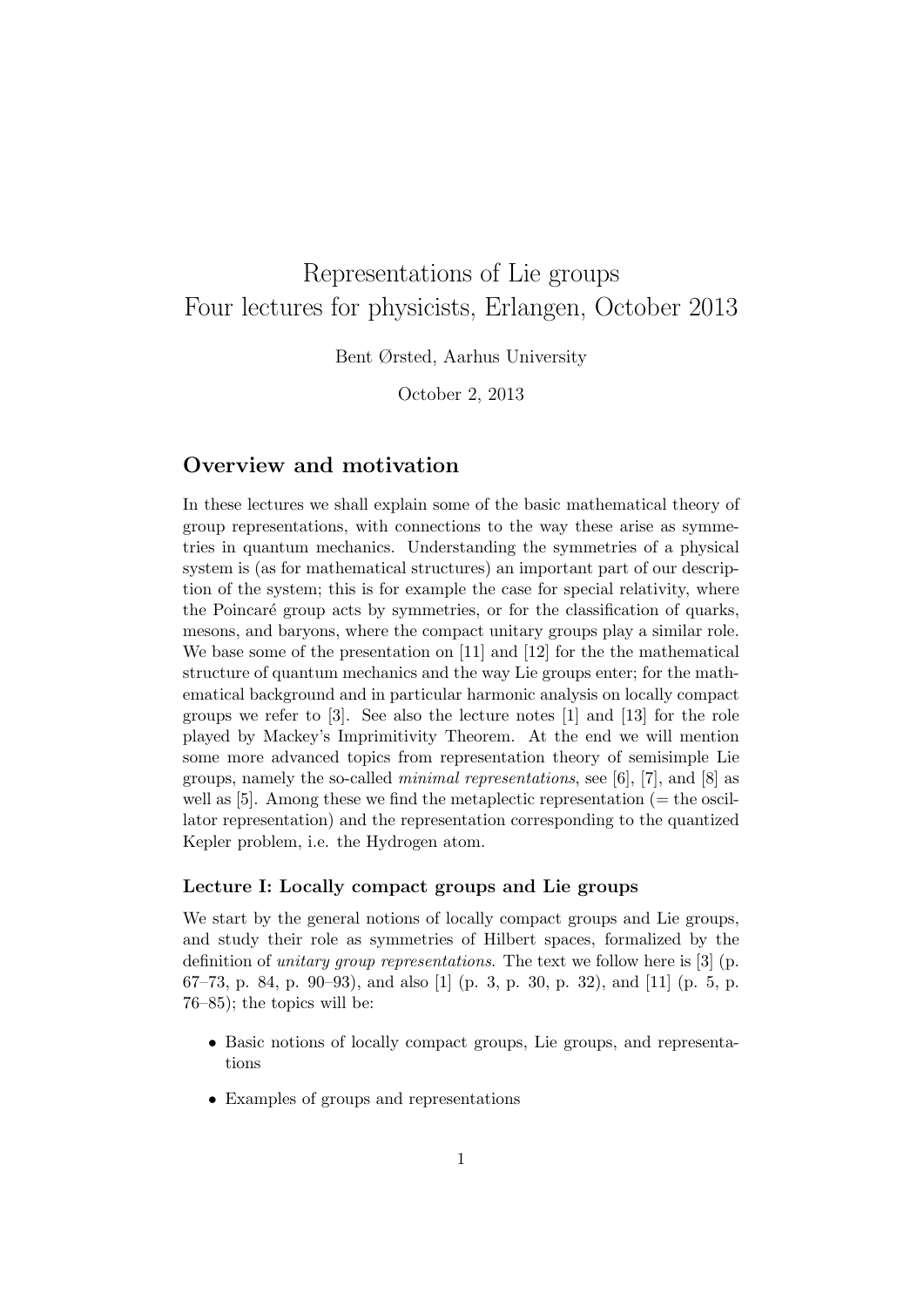• Symmetries of physical systems as representations

Exercise 1. Exercise 7.1 p. 31 in [1].

#### Lecture II: The Imprimitivity Theorem with applications

This theorem is one of the cornerstones of the theory of unitary group representations in the general setting; we shall follow [3] and [1] (p. 37, p. 42, p. 50 and the key Theorem 11.5) - see also [14] - and treat

- Homogeneous spaces and induced representations
- Projection-valued measures
- The imprimitivity Theorem
- Representations of semi-direct product groups
- Examples

Exercise 2. One (perhaps less well-known) application of The Imprimitivity Theorem is to the following version of abstract scattering theory - discuss how a system imprimitivity arises in a natural way from the scattering axioms below. Hint: Consider the closed subspace

$$
\mathcal{D}_{t_0} = \overline{\bigcup_{t \le t_0} U(t)\mathcal{D}}
$$

and the orthogonal projection  $P((-\infty, t_0])$  onto this space. Then P gives rise to a projection-valued measure, transforming in a certain way under the one-parameter group  $U(t)$ , namely for every Borel set  $B \subset \mathbb{R}$  we have

$$
U(t)P(E)U(-t) = P(t+E).
$$

The following is the abstract scattering theory as formulated by Lax and Phillips in [9], forming the basis of concrete scattering theory both for wave equations and automorphic functions.

**Theorem 3.** Let H be a separable Hilbert space,  $U(t)$  a one-parameter group of unitary operators,  $\mathcal D$  a closed subspace satisfying

- 1.  $U(t)\mathcal{D} \subset \mathcal{D}$  for  $t \leq 0$
- 2.  $\bigcap_{t < 0} U(t) \mathcal{D} = \{0\}$
- 3.  $\bigcup_{t \in \mathbb{R}} U(t)\mathcal{D} = \mathcal{H}$

Then H can be represented as a space  $L^2(\mathbb{R}, \mathcal{N})$ , where N is an auxiliary Hilbert space, such that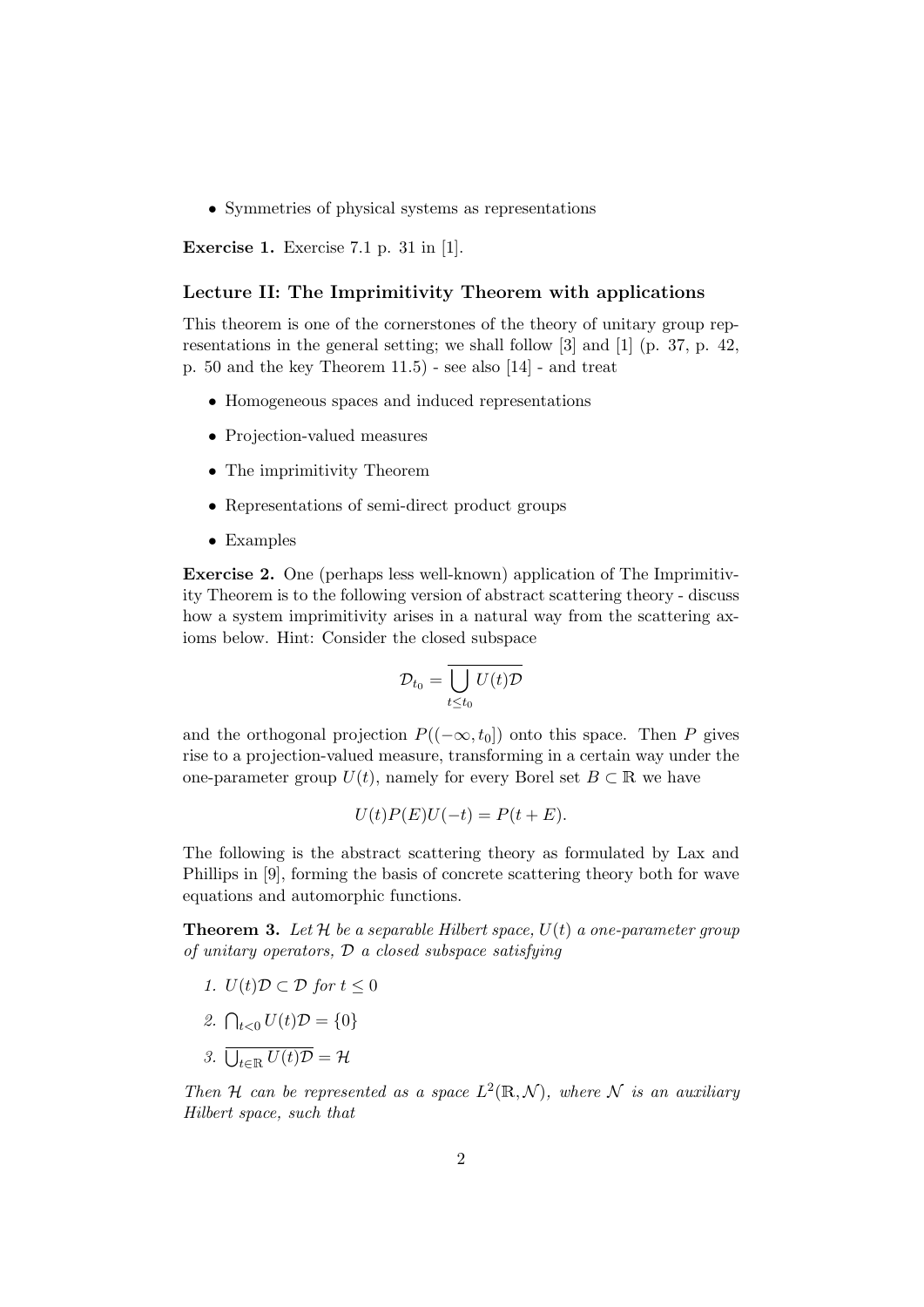- 1.  $U(t)$  corresponds to right translation by t
- 2. the correspondence between H and  $L^2(\mathbb{R}, \mathcal{N})$  is unitary
- 3. D correponds to  $L^2(\mathbb{R}_-, \mathcal{N})$  where  $\mathbb{R}_- = (-\infty, 0)$ .

This is called the incoming translation representation of the unitary group; similarly we talk about the *outgoing translation representation* if there is another closed subspace  $\mathcal{D}_+$  with the same properties for the reversed inequalities in t; this will then represent  $\mathcal{H}$  as  $L^2(\mathbb{R}, \mathcal{N}_+)$  with  $\mathcal{D}_+$  corresponding to  $L^2(\mathbb{R}_+,\mathcal{N}_+)$ . Since we can identify  $\mathcal N$  and  $\mathcal N_+$  (using e.g. the Fourier transform) we may now define the scattering operator

$$
S: L^{2}(\mathbb{R}, \mathcal{N}) \mapsto L^{2}(\mathbb{R}, \mathcal{N})
$$
 (1)

by taking the incoming representer to the outgoing; then we have

Proposition 4. S is a unitary operator, in particular onto, commuting with translation.

The point we want to make here, is that the Lax-Phillips Translation Representation Theorem may be thought of as an instance of the Imprimitivity Theorem. Now scattering theory deals (among other things) with the Fourier transform of the scattering operator S. This operator is of major importance in physics.

## Lecture III: Representations of the Poincaré group

Here we use the Mackey machine to find all (up to unitary equivalence) unitary irreducible representations of the Poincaré group (modulo known lists of representations of certain subgroups); and we find the list of physically relevant representations, essentially labeled by mass and spin, corresponding to the relativistic description of elementary particles. See [1] (p. 62–65, and the comments p. 66), [13] (p. 9), [12] (p. 189–193, p. 202–217), [11] (p. 56–67). We will discuss

- The structure of orbits and little groups
- Realizations of the unitary irreducible representations
- Wave equations for relativistic particles
- Conformal symmetries for mass zero particles

Exercise 5. Exercise 15.1 p. 62 in [1]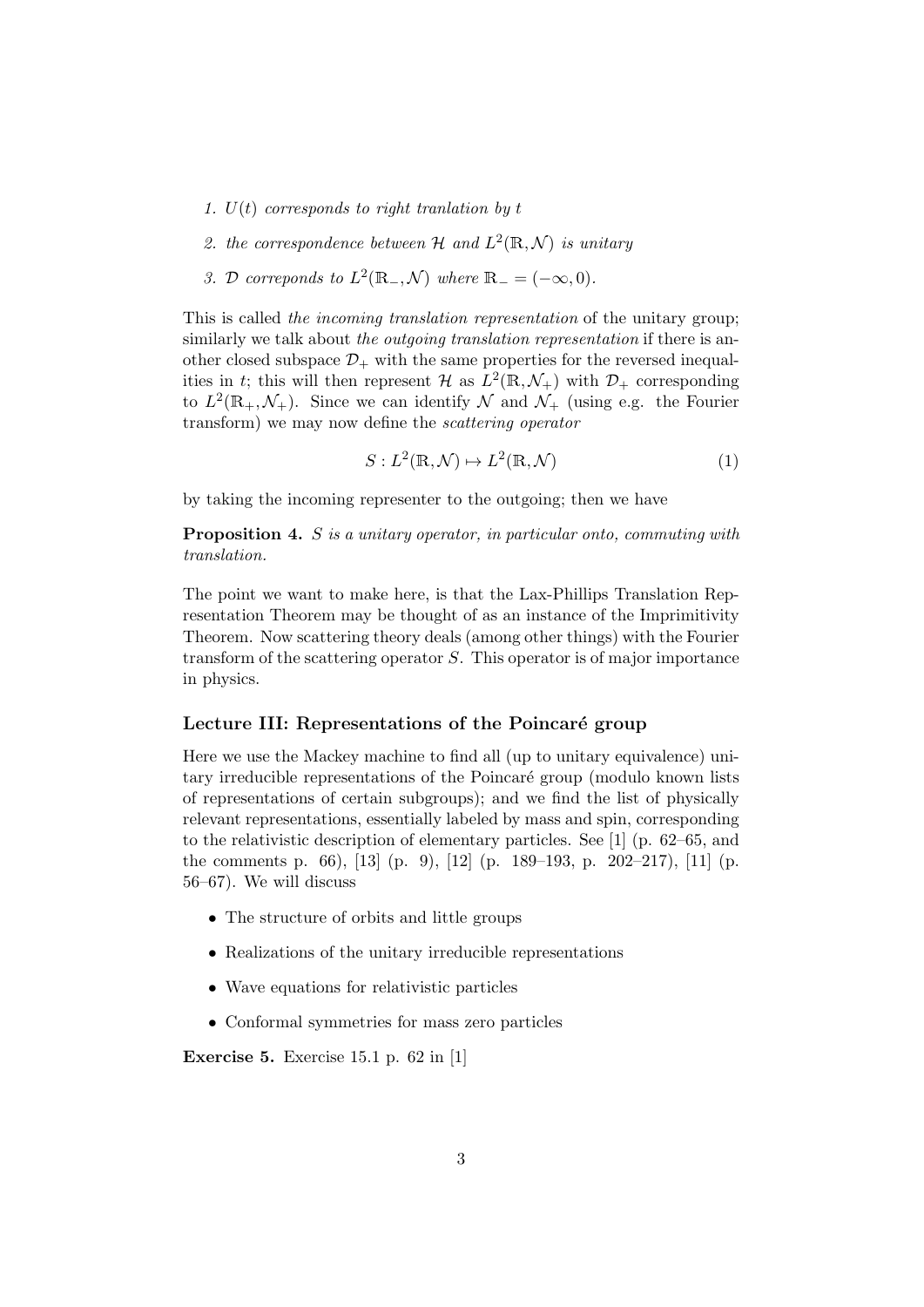## Lecture IV: Minimal representations

Here we refer to [5] as well as the special case of  $G = O(p, q)$  as treated in [6], [7], and [8]. See also [13] (p. 19) for the metaplectic representation as well as [4] and [10]. One point to be made is that not all unitary irreducible representations of semisimple Lie groups are induced representations; some are quite isolated and need special constructions. Even some important ones from the point of physics arise here, and we shall look at

- The metaplectic representation and the connection to the harmonic oscillator
- The Kepler problem and the wave equation: A representation of the conformal group
- Minimal representations for  $O(p,q)$  and isomophism groups of tube domains.

Time permitting, we shall also mention a way of connecting by deformation the metaplectic representation and the Kepler representation, see [2].

## References

- [1] Erik van den Ban: Applications of representation theory in classical quantum mechanics, Lecture Notes for the MRI Spring School Lie groups in Analysis, Geometry and Mechanics. Utrecht, June, 2004. Updated version, 13/6 - 2004. http://www.staff.science.uu.nl/~ban00101/lecnotes/repq.pdf
- [2] Ben Sa¨ıd, Salem; Kobayashi, Toshiyuki; Ørsted, Bent: Laguerre semigroup and Dunkl operators, in Compos. Math. 148 (2012), no. 4, 1265– 1336.
- [3] Folland, Gerald B. : A course in abstract harmonic analysis, Studies in Advanced Mathematics. CRC Press, Boca Raton, FL, 1995. x+276 pp.
- [4] Folland, Gerald B. : Harmonic analysis in phase space, Annals of Mathematics Studies, 122. Princeton University Press, Princeton, NJ, 1989. x+277 pp.
- [5] Hilgert, Joachim; Kobayashi, Toshiyuki; Möllers, Jan; Ørsted, Bent: Fock model and Segal-Bargmann transform for minimal representations of Hermitian Lie groups, in J. Funct. Anal. 263 (2012), no. 11, 3492– 3563.
- [6] Kobayashi, Toshiyuki; Ørsted, Bent: Analysis on the minimal representation of  $O(p,q)$ . I. Realization via conformal geometry. Adv. Math. 180 (2003), no. 2, 486–512.